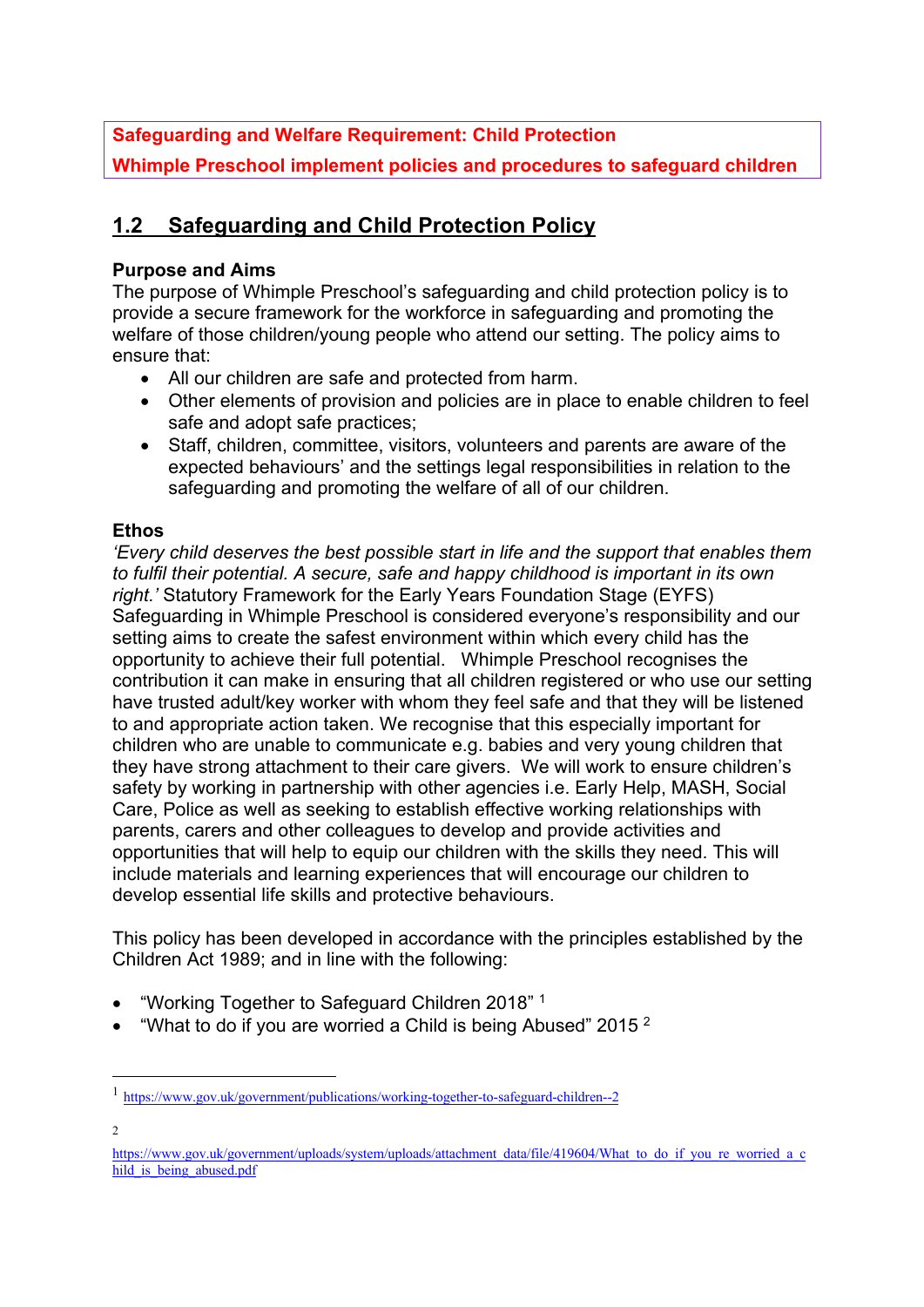- "Keeping Children Safe in Education" 2019 3
- "The Prevent Duty" 2015<sup>4</sup>
- "Information Sharing; Advice for practitioners providing safeguarding services to children, young people, parents and carers" 20185

#### **Responsibilities and expectations**

The management committee takes seriously its responsibility under section 11 of the Children Act and duties under "working together" to safeguard and promote the welfare of children; to work together with other agencies to ensure adequate arrangements exist within our setting to identify, and support those children who are suffering harm or are likely to suffer significant harm. We recognise that all staff and management have a full and active part to play in protecting our children from harm, and that the child's welfare is our paramount concern.

The committee should also ensure the following:-

- that the safeguarding and child protection policy is made available to parents and carers.
- that all staff and volunteers are properly checked to make sure they are safe to work with the children who attend our setting.
- that the setting has procedures for handling allegations of abuse made against members of staff (including the Playleader/Manager) or volunteers.
- the safe and appropriate use of cameras, mobile phones, technology and on line equipment within the setting.
- the Counter Terrorism and Security Act 2015 which places a duty on early years and childcare providers "to have due regard to the need to prevent people from being drawn into terrorism" (The Prevent Duty) is implemented, taking into account the Local Safeguarding Children's Board '*Prevent'*  policies, protocols and procedures and ensuring the Fundamental British Values are implemented as stated in the EYFS.
- a Designated Safeguarding Lead (DSL) is appointed who has lead responsibility for dealing with all safeguarding issues in our setting.
	- o The **Designated Safeguarding Lead** is **Joanna Sibley** If they are not available then contact
	- o The **Deputy Designated Safeguarding Lead Abby Porter** *(These person/s can also be contacted with any safeguarding concerns).*
	- o The **Safeguarding Committee Named Person is Sophie Mehrlich**
- Our procedures will be annually reviewed and up-dated.

The responsibilities for the Designated Safeguarding Lead (DSL) are:-

<sup>3</sup> https://www.gov.uk/government/publications/keeping-children-safe-in-education--2

<sup>4</sup> https://www.gov.uk/government/uploads/system/uploads/attachment\_data/file/439598/prevent-duty-departmental-advicev6.pdf

<sup>5</sup> https://www.gov.uk/government/publications/safeguarding-practitioners-information-sharing-advice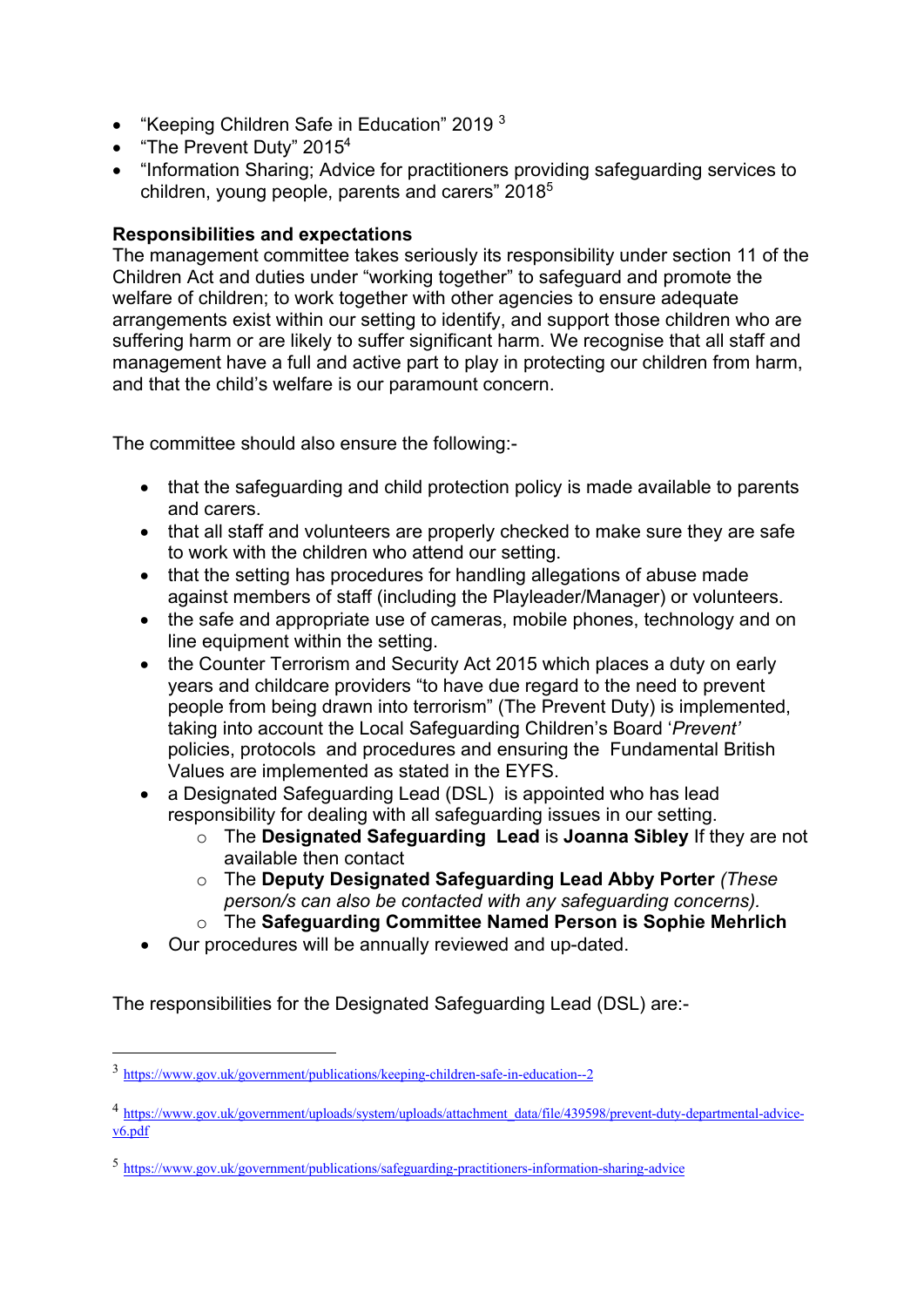- to ensure that all safeguarding issues raised in setting are effectively responded to, recorded and referred to the appropriate agency.
- To ensure all adults are alert to circumstances when a child and family may need access to early help
- All adults, (including volunteers) new to our setting will be made aware of this policy and the procedures for child protection, the name and contact details of the DSL and have these explained, as part of their induction into the setting.
- Be responsible for arranging the settings safeguarding training for all staff and volunteers who work with the children and young people. The DSL must ensure that the safeguarding training takes place at least every three years for all with regular updates during this period; which they can deliver in-house provided they are linked in to the support and quality assurance process offered by the Local Authority and the Devon Children and Families Partnership (formerly the Devon Safeguarding Children's Board).
- to attend or ensure that a senior member of staff who has the relevant training and access to appropriate supervision, attends where appropriate, all child protection case conferences, reviews, core groups, or meetings where it concerns a child in our care and to contribute to multi-agency strategy discussions to safeguard and promote the child's welfare.
- for ensuring the acceptable, safe use and storage of all camera technology, images, and mobile phones through the implementation, monitoring and reviewing of the appropriate polices and procedures. This includes the on-line Safety Policy which includes Camera & Image Policy, Mobile Phone Policy, Acceptable Use Policy.
- Implementing the Fundamental British Vales.
- To ensure allegations regarding adults in the setting are effectively responded to and referred to the appropriate agency.

All Child Protection concerns need to be acted on **immediately**. If you are concerned that a child may be at risk or is actually suffering abuse, you must tell the DSL.

#### **All Adults, including the DSL, have a duty to refer all known or suspected cases of abuse to the relevant agency including MASH (Multi Agency Safeguarding Hub), Children and Young Peoples Service (CYPS) – Social Care,**

**or the Police.** Where a disclosure is made to a visiting staff member from a different agency, e.g. Early Years Consultants, Health Visitors, it is the responsibility of that agency staff to formally report the referral to the Setting's DSL in the first instance and to follow their organisations procedures. Any records made should be kept securely on the Child's Safeguarding file.

### **Recognising concerns, signs and indicators of abuse**

Safeguarding is not just about protecting children from deliberate harm. For our setting it includes such things as child safety, bullying, racist abuse and harassment, visits, intimate care and internet safety etc. However it must be acknowledged that technology itself will not present the greatest risk, but the behaviours of individuals using such equipment will. The witnessing of abuse can have a damaging affect on those who are party to it, as well as the child/adult subjected to the actual abuse, and in itself will have a significant impact on the health and emotional well-being of the child

The table below outlines the four main categories of abuse as defined by the Department of Health 'Working Together to Safeguard Children' document 2010.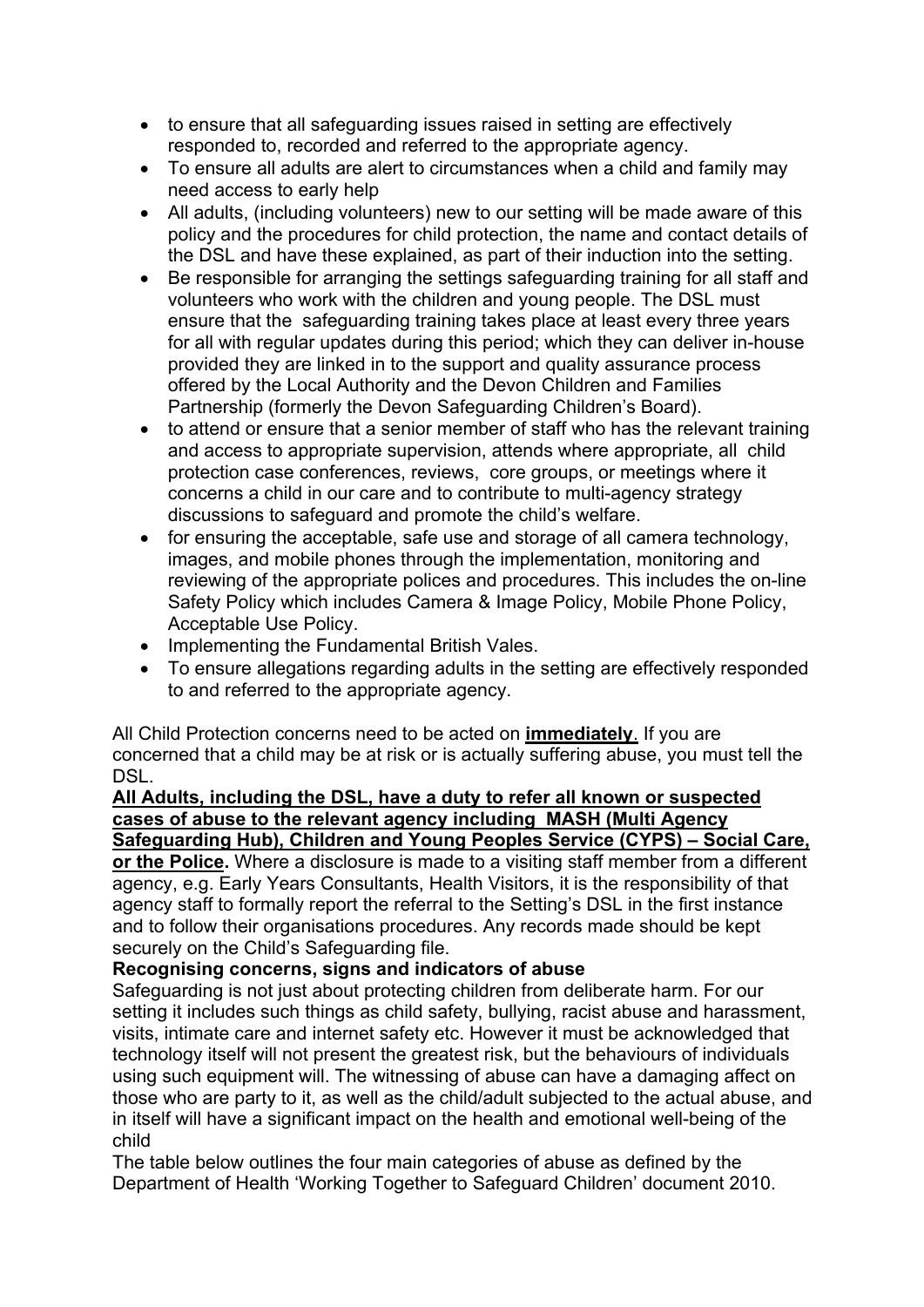Adults should be aware that that the possible indicators are not definitive list although children's poor behaviour maybe a sign that they are suffering harm or that they have been traumatised by abuse, some children may present these behaviours for reasons other than abuse. However, it is important to know the indicators of abuse and to be alert to the **need to consult further.**

| <b>Type of Abuse</b>                                                                                                                                                                                                                                                                                                                                                                                                                                                                                                                                                 | <b>Possible Indicators</b>                                                                                                                                                                                                                                                                                                                                                             |
|----------------------------------------------------------------------------------------------------------------------------------------------------------------------------------------------------------------------------------------------------------------------------------------------------------------------------------------------------------------------------------------------------------------------------------------------------------------------------------------------------------------------------------------------------------------------|----------------------------------------------------------------------------------------------------------------------------------------------------------------------------------------------------------------------------------------------------------------------------------------------------------------------------------------------------------------------------------------|
| <b>Neglect</b> The persistent failure to meet a<br>child's basic physical and psychological<br>needs, likely to result in the serious<br>impairments of the child's health or<br>development. Neglect may occur during<br>pregnancy as a result of maternal<br>substance abuse. Once a child is born,<br>neglect may involve a parent or carer<br>failing to:<br>provide food, clothing and shelter;<br>protect a child from physical and<br>emotional harm or danger;<br>ensure adequate supervision;<br>ensure access to appropriate medical<br>care or treatment. | Obvious signs of lack of care including:<br>Problems with personal hygiene;<br>Constant hunger;<br>Inadequate clothing;<br>Emaciation;<br>Lateness or non-attendance at the<br>setting;<br>Poor relationship with peers;<br>Untreated medical problems;<br>Compulsive stealing and scavenging;<br>Rocking, hair twisting, thumb sucking;<br>Running away;<br>Low self-esteem.          |
| <b>Physical Abuse</b><br>May involve hitting, shaking, throwing,<br>poisoning, burning or scalding,<br>drowning, suffocating or otherwise<br>causing physical harm to a child.<br>Physical harm may also be caused<br>when a parent or carer fabricates the<br>symptoms of, or deliberately induces<br>illness in a child                                                                                                                                                                                                                                            | Physical signs that do not tally with the<br>given account of occurrence conflicting<br>or unrealistic explanations of cause<br>repeated injuries delay in reporting or<br>seeking medical advice.                                                                                                                                                                                     |
| <b>Sexual Abuse</b><br>Forcing or enticing a child to take part in<br>sexual activities, not necessarily<br>involving a high level of violence,<br>whether or not the child is aware of<br>what is happening. The activities may<br>involve physical contact, penetrative or<br>non-penetrative acts and also includes<br>involving children in watching<br>pornographic material or watching<br>sexual acts.                                                                                                                                                        | Sudden changes in behaviour<br>Displays of affection which are sexual<br>and age inappropriate<br>Tendency to cling or need constant<br>reassurance<br>Tendency to cry easily<br>Regression to younger behaviour $-$ e.g.<br>thumb sucking, acting like a baby<br>Unexplained gifts or money<br>Depression and withdrawal<br>Wetting/soiling day or night<br>Fear of undressing for PE |
| <b>Emotional Abuse</b><br>The persistent emotional maltreatment<br>of a child such as to cause severe and<br>persistent adverse effects on the child's<br>emotional development. It may involve                                                                                                                                                                                                                                                                                                                                                                      | Rejection<br>Isolation<br>child being blamed for actions of adults<br>child being used as carer for younger<br>siblings                                                                                                                                                                                                                                                                |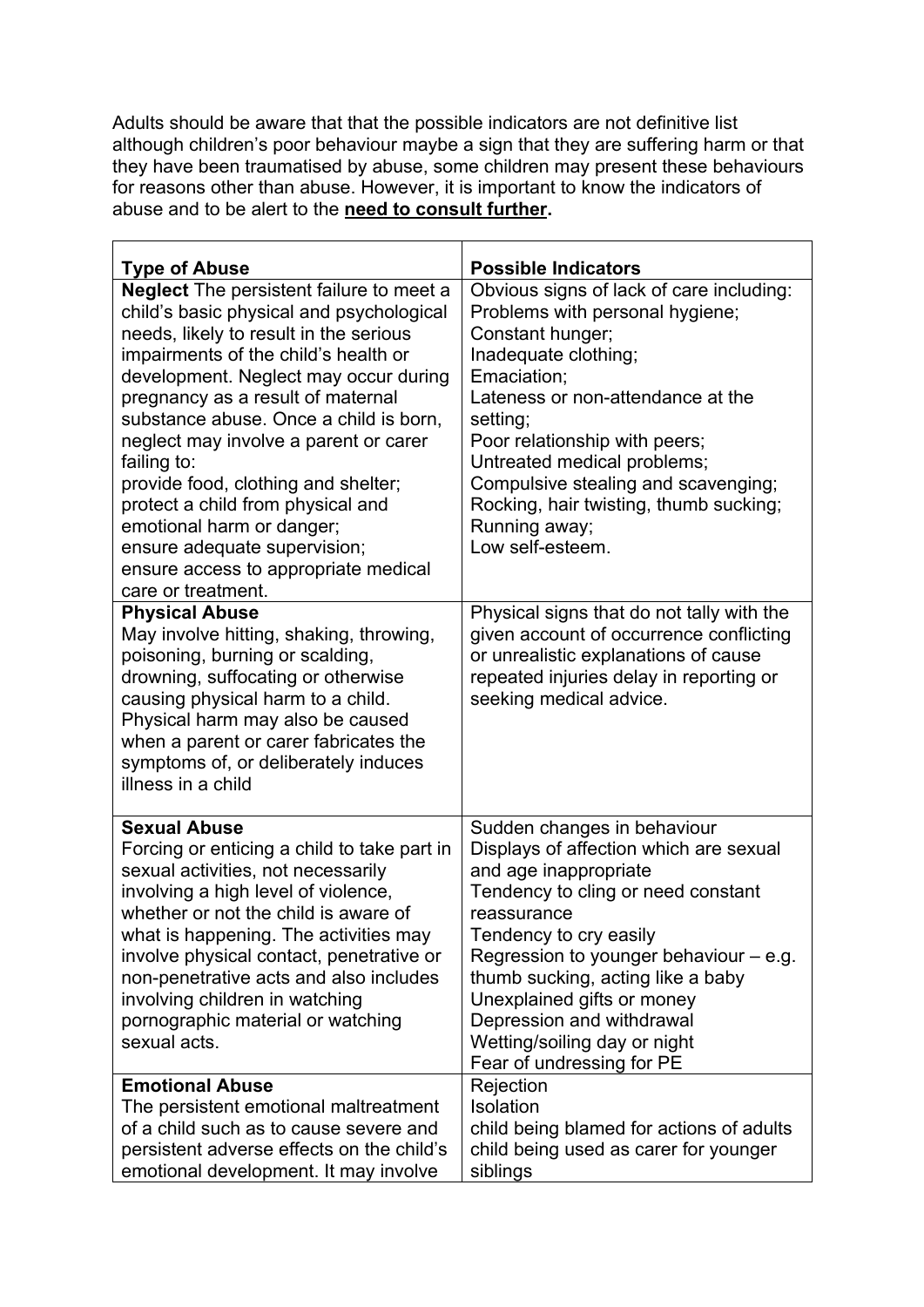| conveying to children that they are  |  |
|--------------------------------------|--|
| worthless or unloved, inadequate, or |  |
| valued only insofar as they meet the |  |
| needs of another person.             |  |

affection and basic emotional care giving/warmth, persistently absent or withheld.

#### **Children who have special educational needs and/or disabilities**

All children have the right to be safe yet research shows that disabled children are three times more likely to be abused. A number of factors have been identified as to reasons why these children are more at risk (see bullet points) and as setting we are aware of these and endeavour to protect all our children.

#### **Prevent**

The Counter Terrorism & Security Act 2015

The Act places a Prevent duty on settings to have "due regard to the need to prevent people from being drawn into terrorism".

Settings subject to the Prevent Duty will be expected to demonstrate activity in the following areas

- Assessing the risk of children being drawn into terrorism
- Demonstrate that they are protecting children and young people from being drawn into terrorism by having robust safeguarding policies.
- Ensure that their safeguarding arrangements take into account the policies and procedures of the Local Safeguarding Children Board -Devon Children and Families Partnership.
- Make sure that staff have training that gives them the knowledge and confidence to identify children and families at risk of being drawn into terrorism, and to challenge extremist ideas which can be used to legitimise terrorism
- Expected to ensure children are safe from terrorist and extremist material when accessing the internet in the setting

### **What to do if you are concerned**

If a child makes a disclosure or allegation of abuse against an adult or other child or young person, it is important that you:

- Stay calm and listen carefully.
- Reassure them that they have done the right thing in telling you.
- Do not investigate or ask leading questions. Ask
- Let them know that you will need to tell someone else.
- Do not promise to keep what they have told you a secret.
- Inform your Safeguarding Designated Officer as soon as possible.
- Make a written record of the allegation, disclosure or incident which you must sign, date and record your position using the setting safeguarding record log forms.

If you are concerned that a member of staff or adult in a position of trust poses a danger to a child or young person or that they might be abusing a child or young person you should report your concerns to the DSL. Where those concerns relate to the DSL however, this should be reported to the Chair of Committee using the settings 'Whistle blowing' policy.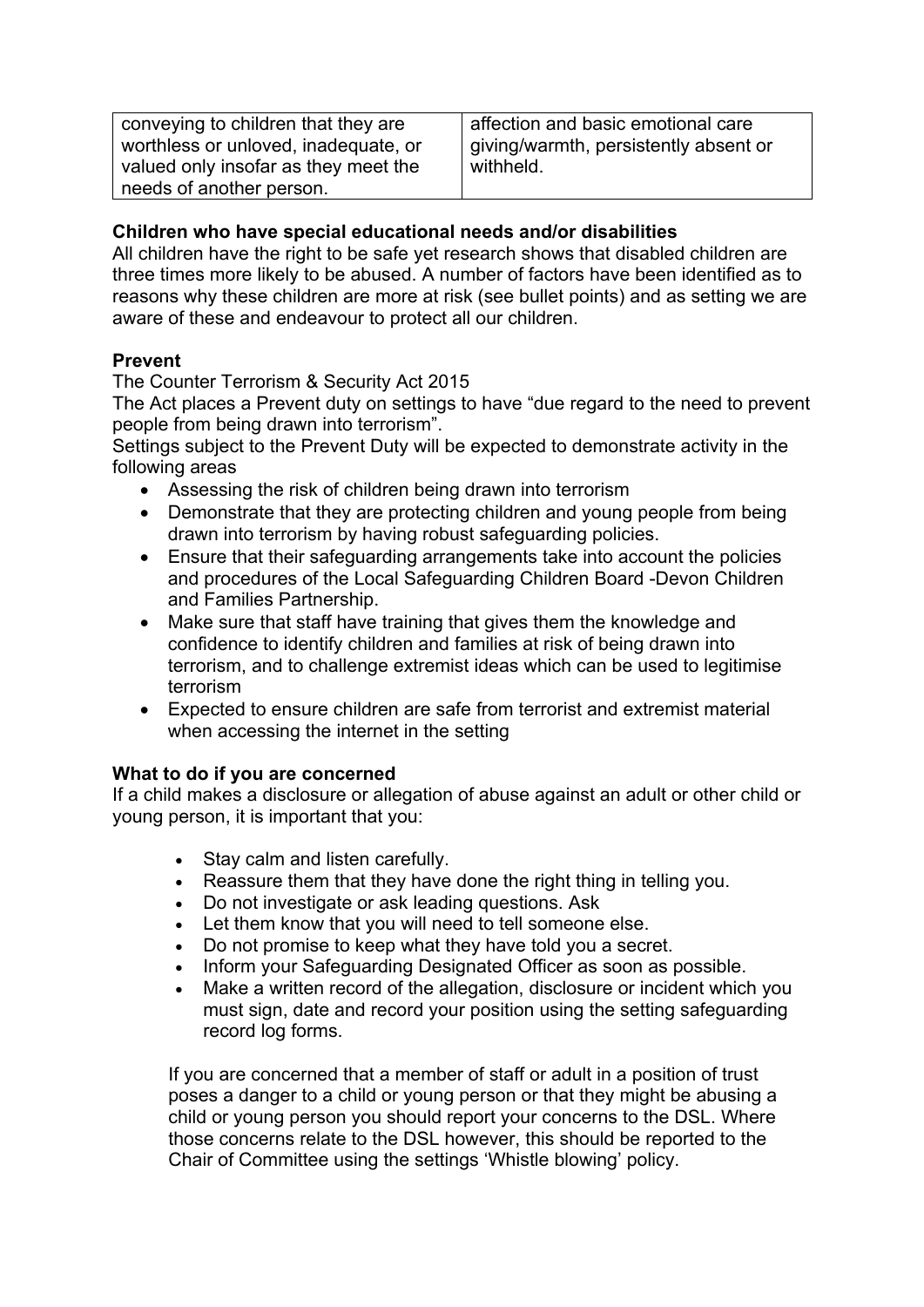#### **Whistleblowing**

We recognise that children cannot be expected to raise concerns in an environment where staff fail to do so. All staff should be aware of their duty to raise concerns about the attitude or actions of colleagues via our whistleblowing and complaints policies and appropriate advice will be sought from the LADO or Safeguarding Team where necessary.

#### **Managing Allegations**

We are aware of the possibility of allegations being made against members of staff or volunteers that are working or may come into contact with children and young people whilst in our setting. Allegations will usually be that some kind of abuse has taken place. This could include inappropriate behaviour displayed by members of staff or other persons working with the children such as inappropriate sexual comments, excessive one to one attention beyond the requirements their role and responsibilities, inappropriate sharing or images. They can be made by children and young people or other concerned adults. Allegations are made for a variety of reasons:

- Abuse has actually taken place.
- Something has happened to the child that reminds them of a past event the child is unable to recognize that the situation and people are different; Children can misinterpret your language or your actions.
- Some children recognise that allegations can be powerful and if they are angry with you about something they can make an allegation as a way of hitting out.
- An allegation can be a way of seeking attention.

If an allegation is made against an adult in a position of trust whether they be members of staff or volunteers this should be brought to the immediate attention of the DSL who will advise the Chair of Committee*.* In the case of the allegation being made against the DSL this will be brought to the immediate attention of the Chair of Committee. The DSL/Chair Committee will need to discuss with the Local Authority Designated Officer (LADO) the nature of the allegations made against the adult, in order for the appropriate action to be taken. This may constitute an initial evaluation meeting or strategy discussion depending on the allegation being made. Chair of Committee will need to:

- Refer to the Local Authority Designated Officer (LADO) immediately and follow up in writing within 48 hours. Consider safeguarding arrangements of the child or young person to ensure they are away from the alleged abuser.
- Contact the parents or carers of the child/young person if advised to do so by the LADO.
- Consider the rights of the staff member for a fair and equal process of investigation.
- Advise Ofsted of allegation within 14 days of the allegation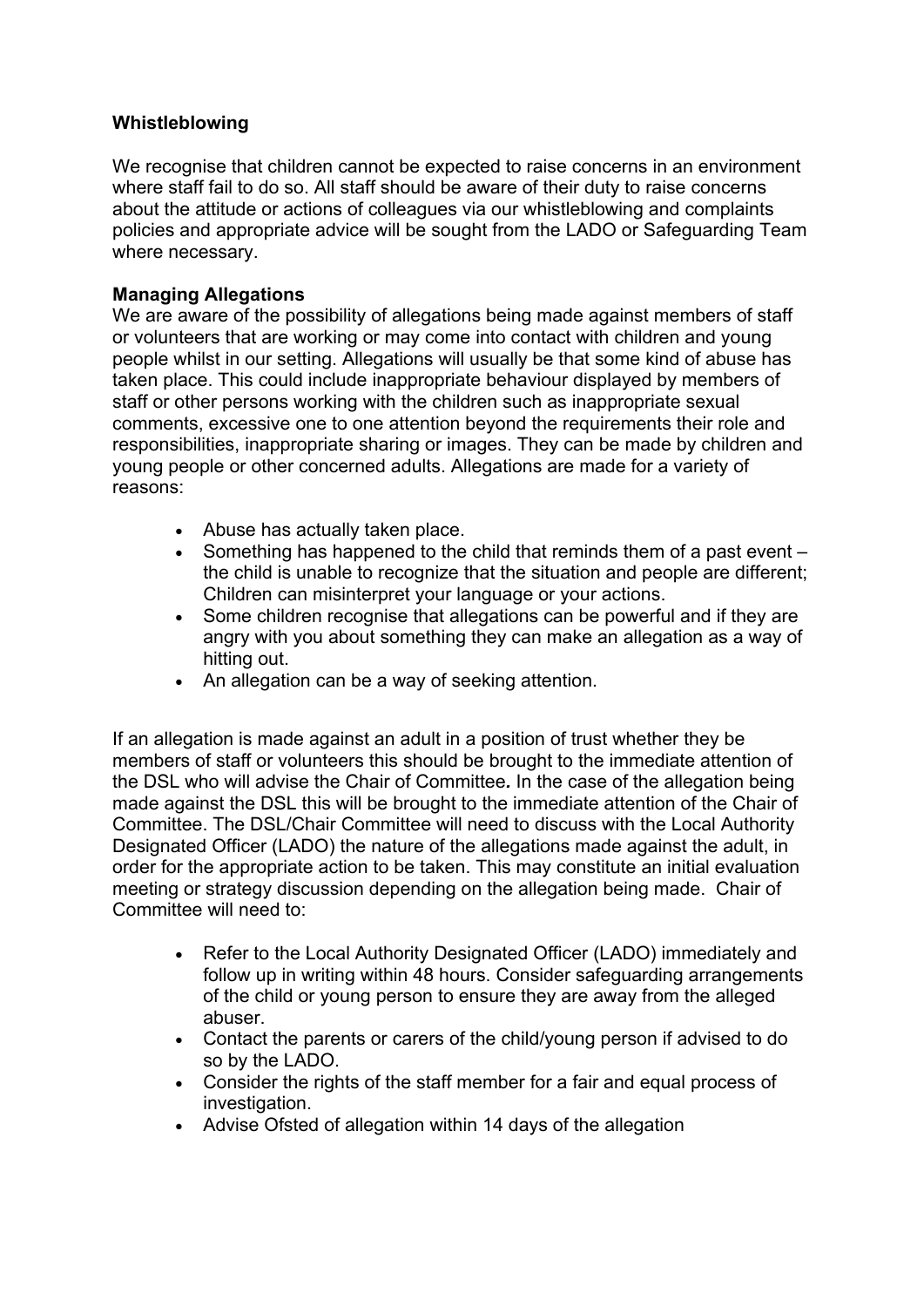- Ensure that the appropriate disciplinary procedures are followed including whether suspending a member of staff from work until the outcome of any investigation if this is deemed necessary.
- Act on any decision made in any strategy meeting.
- Advise the Disclosure and Barring Service where a member of staff has been removed, dismissed or would have been removed had they a result of the allegations being founded.

A copy of "**What to do if you're worried a child is being abused, Advice for Practitioners**" booklet is kept with this policy. This sets out the quidelines on dealing with incidents, disclosures and the procedures that must be followed.

#### **Confidentiality**

- We recognise that all matters relating to child protection are confidential.
- The DSL will disclose personal information about a child or young person to other members of staff on a need to know basis only.
- However, all staff must be aware that they have a professional responsibility to share information with other agencies in order to safeguard children.
- All staff must be aware that they cannot promise a child to keep secrets which might compromise the child's safety or well-being or that of another.
- We will always undertake to share our concerns with parents and guardians and their consent is sought in accordance with Early help and MASH procedures unless doing so would increase the risk of harm to the child. If in doubt regarding sharing information with parents and guardians, we will consult with the MASH consultation team.
- We will take no names consultations with our MASH team to discuss concerns we may have, but we understand that if they then ask for a name we will disclose those details and it will become an enquiry.

### **Training**

All members of staff and volunteers will have access to safeguarding training at least every three years in line with Devon Safeguarding Children's Board (DCFP). We will also, as

part of our induction, issue information in relation to our Safeguarding policy and any policy related to safeguarding and promoting our children/young people's welfare to all newly appointed staff and volunteers. There will also regular safeguarding updates at staff meetings and supervisions.

Our DSL's will undertake further safeguarding training, Group 3 DCFP Multi-agency Safeguarding course or Group 3 Refresher Courses. This will be undertaken at least every three years which updates their awareness and understanding of the impact of the wide agenda of safeguarding issues. This will support both the DSL and deputy DSL to be able to better undertake their role and support the setting in ensuring our safeguarding arrangements are robust and achieving better outcomes for the children in our setting. This includes taking part in multi-agency training in addition to safeguarding training.

Our Committee will have access to safeguarding training and our Named Committee for Safeguarding will also undertake additional awareness training at least every three years. They will also be advised to undertake additional training to support their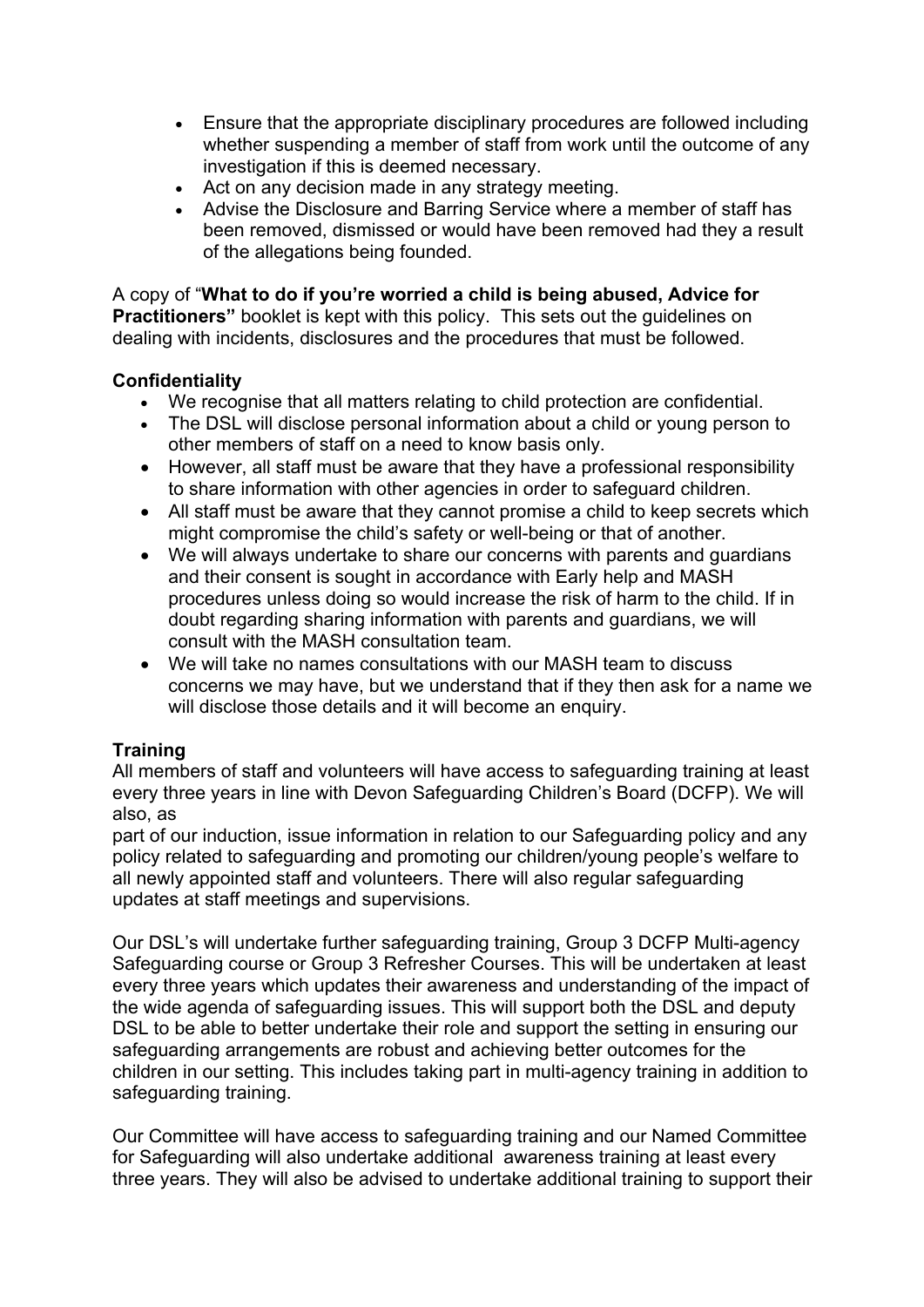employers' role in Handling Allegations against adults who work with children and young people, including our staff and volunteers.

Our safeguarding arrangements are reported on a annual basis to our Committee and our Safeguarding policy is reviewed annually, in order to keep it updated in line with local and national quidance/legislation.

We will include our Safeguarding Policy in our settings website and will post copies of our policy throughout the setting. We are also able to arrange for our policy to be made available to parents whose first language is not English, on request.

#### **Related Setting Policies**

'Safeguarding covers more than the contribution made to child protection in relation to individual children. It also encompasses issues such as safer recruitment, child health and safety, administering medicines, providing first aid, setting security, E safety and use of mobile phones, all of which are available to view on our website and in our Policies and Procedures folder which is kept at the setting.

| Adopted by         | <b>Whimple Preschool</b> |
|--------------------|--------------------------|
| Approved by        | Joe Pearce, Chairperson  |
| Adopted on         | 12/9/19                  |
| <b>Review Date</b> | 12/9/20                  |

*As new policy guidance and legislation develops within the remit of Safeguarding we will review and update our policies and procedures as appropriate and in line with the Devon Children Families Partnership and Local Authority.*

#### **Useful Contacts**:

Devon Children Families Partnership https://www.dcfp.org.uk/ South West Child Protection Procedures http://www.proceduresonline.com/swcpp/ Devon Early Years and Childcare Service www.devon.gov.uk/eycs Child Exploitation and Online Protection Agency www.ceop.org.uk NSPCC https://www.nspcc.org.uk/preventing-abuse/safeguarding/

#### **Multi-agency Safeguarding Hub (MASH) 0345 155 1071**

email: mashsecure@devon.gov.uk

**MASH Consultation Line** 0345 155 1071 (ask for Consultation Line) **Early Help co-ordination centre** 0345 155 1071 (ask for Early Help) https://www.dcfp.org.uk/early-help/